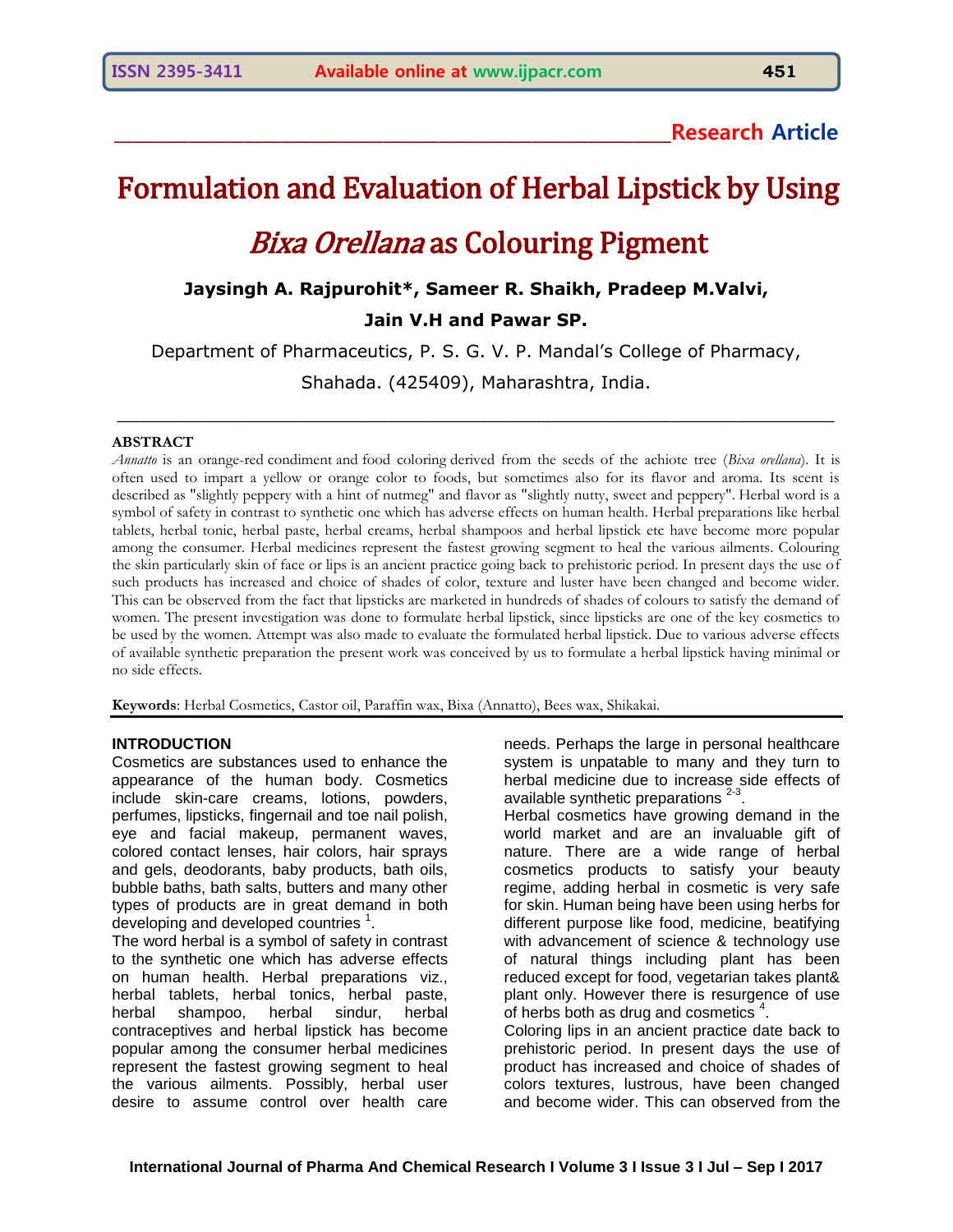facts that lipstick is marketed in hundreds of sheds of colors to satisfy the demand for the women. Due to various adverse effects of available synthetic preparation the present work was conceived by us to formulate an herbal lipstick having minimal or no side effects which will extensively use by the women of our communities with great surety and satisfaction <sup>4</sup>. Herbal cosmetics are the preprations, which represent cosmetics associated with active bioingredients, nutraceuticals or pharmaceuticals. The herbs used in cosmetic preparation have varieties of properties like antioxidant, antiinflammatory, antiseptic and antibacterial etc. These herbal products claim to have no side effects, commonly seen with products containing synthetic agents. The literature in Ayurveda, especially Charak Samhita, stated numerous medicinal plants in Varnya kashaya. The herbs like Chandan, Haldi, Khas, Nagkheshara, Manjistha, and Yastimadhu are used to obtain glowing complexion and Arusa, Amala, Bavchi, Guduchi, Chakmard are mentioned as Kustaharan<sup>4</sup>.

Botanical extracts that support the health, texture and integrity of skin and hair are widely used in commercial cosmetic formulations. Plant materials, from which these extracts are prepared, have a long history of traditional "cosmeceuticals" use, although the term itself is of recent origin. In most cases, these cosmetic applications are adequately supported by efficacy and safety data documented in scientific literature. Among the more popular functional natural ingredients, several antioxidants used in cosmetics are scientifically proven to offer additional benefits in supporting skin texture, appearance and tone. While in traditional cultures, plant materials were used in crushed or dried and powdered form, their incorporation into existing cosmetic formulations presents unique challenges<sup>4</sup>.

In recent time's lipsticks have been under the scanners of many health watchers. Lipsticks are often eaten away by the user and hence it is imperative that health regulators have a microscopic look at the ingredients that go in to the lipstick  $4$ .

# **Characteristics of Lipsticks**

- 1) Lipsticks should essentially give good colour, apply easily and gives a very natural look.
- 2) It should be free from blemishes on the surface such as large air holes, sweating, blooming, laddering or

cracking, a smooth and shiny appearance.

- 3) It should make the lips soft.
- 4) A suitable degree of firmness during reasonable variations of climatic temperature, melting point range of lipsticks is kept between  $50-60^{\circ}$ C. So that it can withstand tropical temperature (60-70  $^{\circ}$ C) as well as be able to spread as fine film over lips at a temperature of  $(37±2 °C)$ .
- 5) It should have high retention of color intensity without any change in shade.
- 6) The film must adhere firmly to the lips without being brittle and tacky, free from grittiness and be non-drying.
- 7) It should have a desirable degree of plasticity
- 8) It should be non-irritating to the skin of lips.
- 9) It should have a pleasant odour and flavor <sup>1-4</sup>.

# **MATERIALS & METHODS**

# **Materials**

Castor oil, Paraffin wax, Bees wax, Bixa (Annotta), Shikakai ripe fruit powder, Lemon juice, Strawberry Essence and Rose Essence are the various materials which are used in a current investigation. Following method was adopted during the course of present investigation <sup>5-6</sup>.

# **Selection of herbs**

The various herbs used in present formulation of herbal lipsticks were selected on the basis of literature survey <sup>6-8</sup>.

# **Procurement and Authentication of herbs of plant materials**

The different herbs used in the formulation of herbal lipstick were collected from the local area of shahada and then it was get authenticated from Botanical Department of PSGVP Mandal's Arts, Commerce and Science college of shahada.

# **FORMULATION OF HERBAL LIPSTICK**

The herbal lipstick was formulated as per general method of normal lipstick formulation <sup>9-</sup><br><sup>10</sup> The ingredients used in the formulation of an . The ingredients used in the formulation of an herbal lipstick are:

- Castor oil
- Paraffin wax
- Bees wax
- Bixa (Annatto)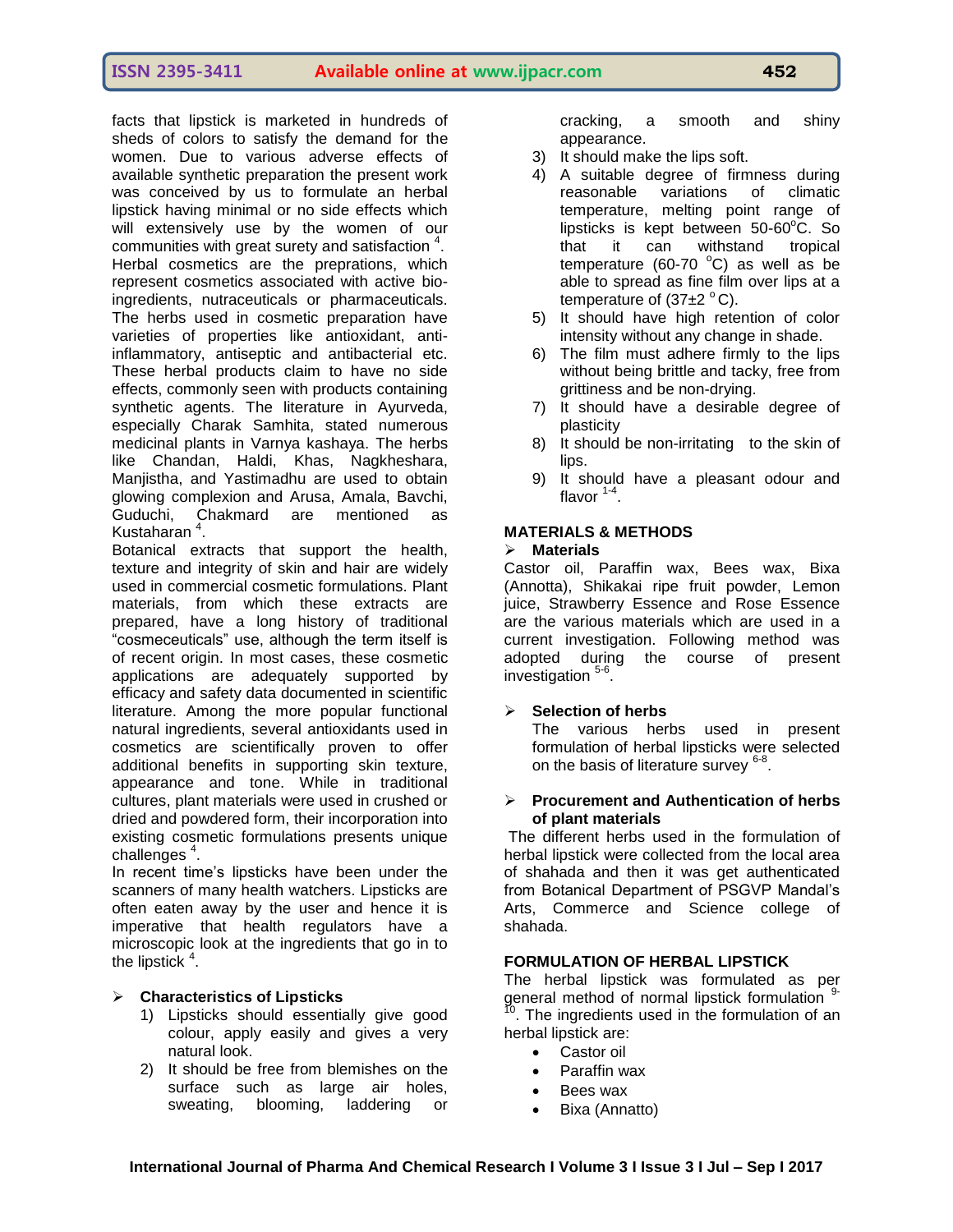**ISSN 2395-3411 Available online at www.ijpacr.com 453**

- Ripe fruit powder of Shikakai
- $\bullet$  Lemon oil
- Strawberry essence
- Rose essence

All the ingredients were mixed in a definite ratio by melting paraffin wax and bees wax at a low flame and then moulded in a suitable mold (Moulding method) to formulate three formulations [F1 to F3].

# **EVALUATION OF HERBAL LIPSTICK**

It is very essential to maintain a uniform standard for herbal lipstick, keeping this view in mind the formulated lipstick was evaluated on the parameters such as melting point, breaking point, force of application, surface anomalies  ${\rm \acute{e}t c}^{\rm 11\hbox{-}12}.$ 

# **1) Melting point**

Determination of melting point is important as it is an indication of the limit of safe storage. The melting point of formulated lipstick was determined by capillary tube method the capillary was filled, keep in the capillary apparatus and firstly observed the product was slowly-slowly milted. After sometimes was observed the product was<br>completely melted. The above completely melted. The procedure was done in 3 times and the melting point ratio was observed in different-different formulation.

# **2) Breaking point**

Breaking point was done to determine the strength of lipstick 9. The lipstick was held horizontally in a socket ½ inch away from the edge of support. The weight was gradually increased by a specific value (10 gm) at specific interval of 30 second and weight at which breaks was considered as the breaking point.

# **3) Force of application**

It is test for comparative measurement of the force to be applied for application. A piece of coarse brown paper can be kept on a shadow graph balance and

lipstick can be applied at 45º angle to cover a 1 sq. inch area until fully covered. The pressure reading is an indication of force of application.

# **4) Surface anomalies**

This was studied by the surface defects, such as no formation crystals on surfaces, no contamination by moulds, fungi etc.

# **5) Aging stability**

The product was stored in 40ºC for period of 1 hour. Various parameters such as bleeding, crystallization of on surface and ease of application were observed.

# **6) Solubility test**

The formulation herbal lipstick was dissolved in various solvents to observe the solubility.

# **7) pH parameter**

The pH of formulated herbal lipstick was determined using pH meter.

**8) Skin irritation test**

It is carried out by applying product on the skin for 10 min.

**9) Perfume stability** The formulation herbal lipstick was tested after 30 days, to record the fragrance.

# **RESULTS AND DISCUSSION**

In last few decades there has been tremendous boost in use of cosmetics by women. However, the hazards cause by these chemicals has come into limelight very recently. The present work formulation and evaluation of herbal lipsticks was aimed to formulate a lipstick using herbal ingredients with a hope to minimize the side effects as produced by the available synthetic ones.

Hence, from present investigation it was concluded that this formulated herbal lipstick has better option to women with minimal side effects though a detailed clinical trials may be done to access the formulation for better efficacy. Results of evaluation tests are represented in a following table 2.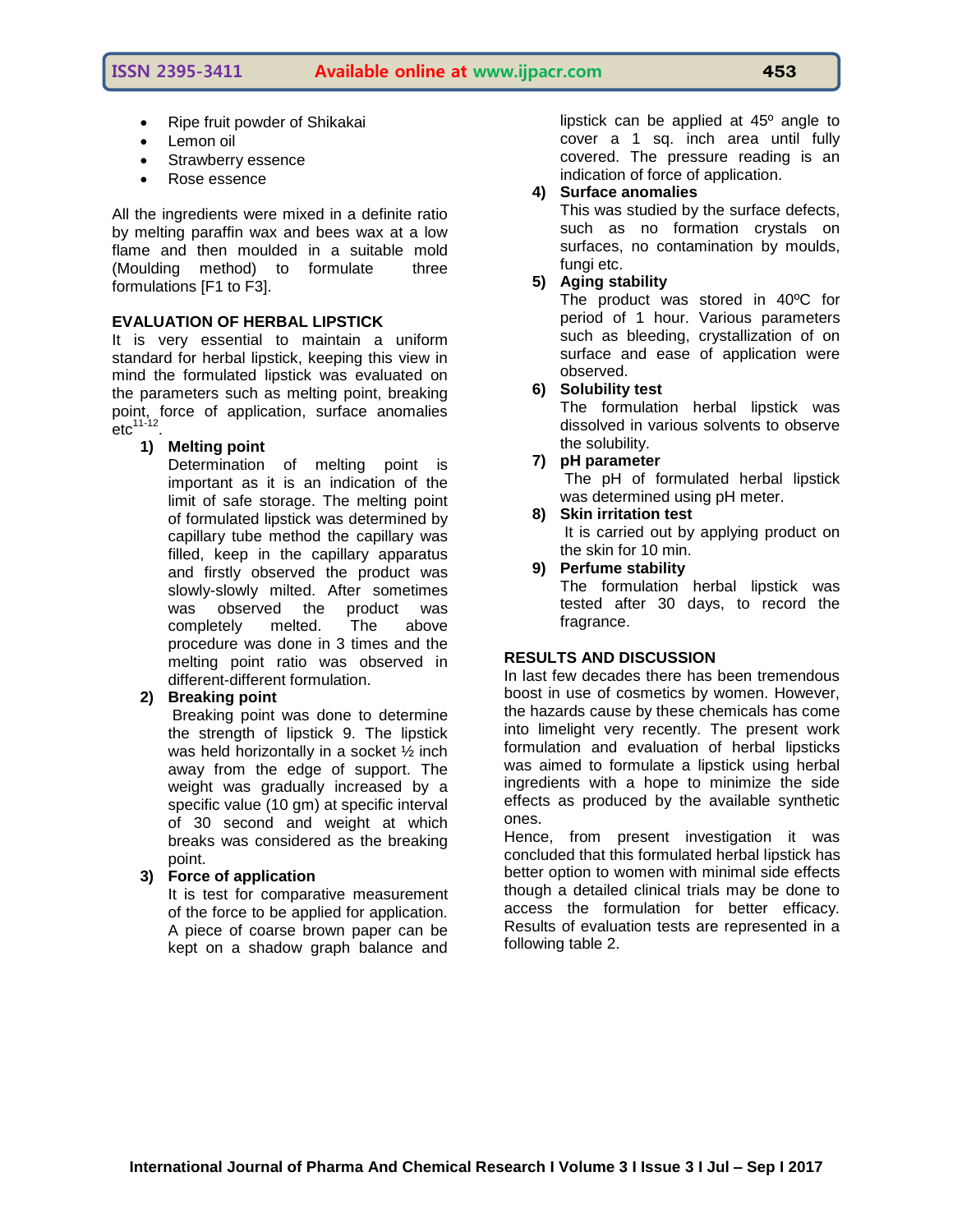| <b>S. No.</b> | <b>Ingredients</b>            | Importance            | Quantity (gram) |                |                |
|---------------|-------------------------------|-----------------------|-----------------|----------------|----------------|
|               |                               |                       | F1              | F <sub>2</sub> | F <sub>3</sub> |
|               | Castor oil                    | <b>Blending agent</b> | 16              | 12             | 14             |
| 2.            | Paraffin wax                  | Glossy & hardness     | 28              | 29             | 26             |
| 3.            | Bees wax                      | Glossy & hardness     | 36              | 37             | 36             |
| 4.            | Bixa (Annatto)                | Colouring agent       | 05              | 07             | 07             |
| 5.            | Ripe fruit powder of Shikakai | Surfactant            | 12              | 13             | 15             |
| 6.            | Lemon oil                     | Antioxidant           | 1.5             | 15             | 2.0            |
| 7.            | Strawberry essence            | Flavouring agent      | 0.1             | 0.1            | 0.5            |
| 8.            | Rose essence                  | Preservative          | q.s.            | q.s.           | q.s.           |

**Table 1: Ingredients with their prescribed quantities in the formulation of herbal lipsticks**

| <b>Table 2: Evaluation of Formulated Herbal Lipsticks</b> |  |  |
|-----------------------------------------------------------|--|--|
|-----------------------------------------------------------|--|--|

| <b>S. No.</b> | <b>Evaluation Parameters</b> | <b>Inferences</b> |                  |                  |
|---------------|------------------------------|-------------------|------------------|------------------|
|               |                              | F <sub>1</sub>    | F <sub>2</sub>   | F3               |
| 1             | Colour                       | Saffron           | Saffron          | Saffron          |
| 2             | pН                           | 6.6               | 6.4              | 6.2              |
| 3             | <b>Skin Irritation Test</b>  | No                | N <sub>o</sub>   | No.              |
| 4             | <b>Melting Point</b>         | $62-64^{\circ}c$  | $60-62^{\circ}c$ | $61-62^{\circ}c$ |
| 5             | <b>Breaking Point</b>        | 25                | 23               | 22               |
| 6             | Force of Application         | Easy              | Good             | Good             |
| 7             | Perfume Stability            | $^{+++}$          | $^{++}$          | $^{+++}$         |
| 8             | Surface Anomalies            | No Defect         | No Defect        | No Defect        |
| 9             | <b>Aging Satbility</b>       | Smooth            | Smooth           | Smooth           |
| 10            | Solubility                   | Chloroform        | Chloroform       | Chloroform       |

# **ACKNOWLEDGEMENT**

The authors are thankful to the Management and Staff members of P.S.G.V.P. MANDAL'S College of pharmacy Shahada & Jalgaon University for providing us necessary facilities in the college.

# **CONCLUSION**

The formulation F1 was found to be the best and more stable among all the three herbal formulation of lipsticks as per the outcomes of evaluations tests.

#### **REFERENCES**

- 1. Acharya Deepak, Shrivastava Anshu, Indigenous Herbal Medicine, Tribal Formulation and Traditional Herbal Practices, Avishkar Publisher Distributor, Jaipur, India, 2008: 421.
- 2. Kaul, S., Dwivedi, S. et.al. Indigenous ayurvedic knowledge of some species in the treatment of Human disease and disorders, Int. J. of Pharmacy & Life sciences, 2010; 1(1): 44-49.
- 3. Dwivedi, S., Dwivedi, A., Dwivedi, S.N. Folklore uses of some plants by the tribal area of Madhya Pradesh with

special reference to their conservation. Ethno Botanical Leaflets, 2008; 12:741- 743.

- 4. Chattopadhyay, P.K., Herbal Cosmetics and Ayurvedic Medicines, National Institute of Industrial Research, 2005:45-50.
- 5. Benett, W. et.al. Benett's Cosmetic Formulary, Edition-II, Chemical publishing company, New York, 1983: 90-100.
- 6. Nadkarni, A.K. Indian Materica Medica, 3rd ed, vol. II. Popular Prakashan, Mumbai.1975.
- 7. Dwivedi, S., Kaul, S. Ethno medicinal uses of some plans species by ethnic and rular people of Indore district of Madhya Pradesh. Pharmaceutical Review, 2008: 6 (3).
- 8. Sharma P.P. Cosmetics- formulation and Quality Control, 3rd edition. Vandana Publication. 2005:35-54.
- 9. Jain S.K. & Sharma N.K. A Text Book of Pharmaceutics. Vallabh Prakashan. 2005: 127.